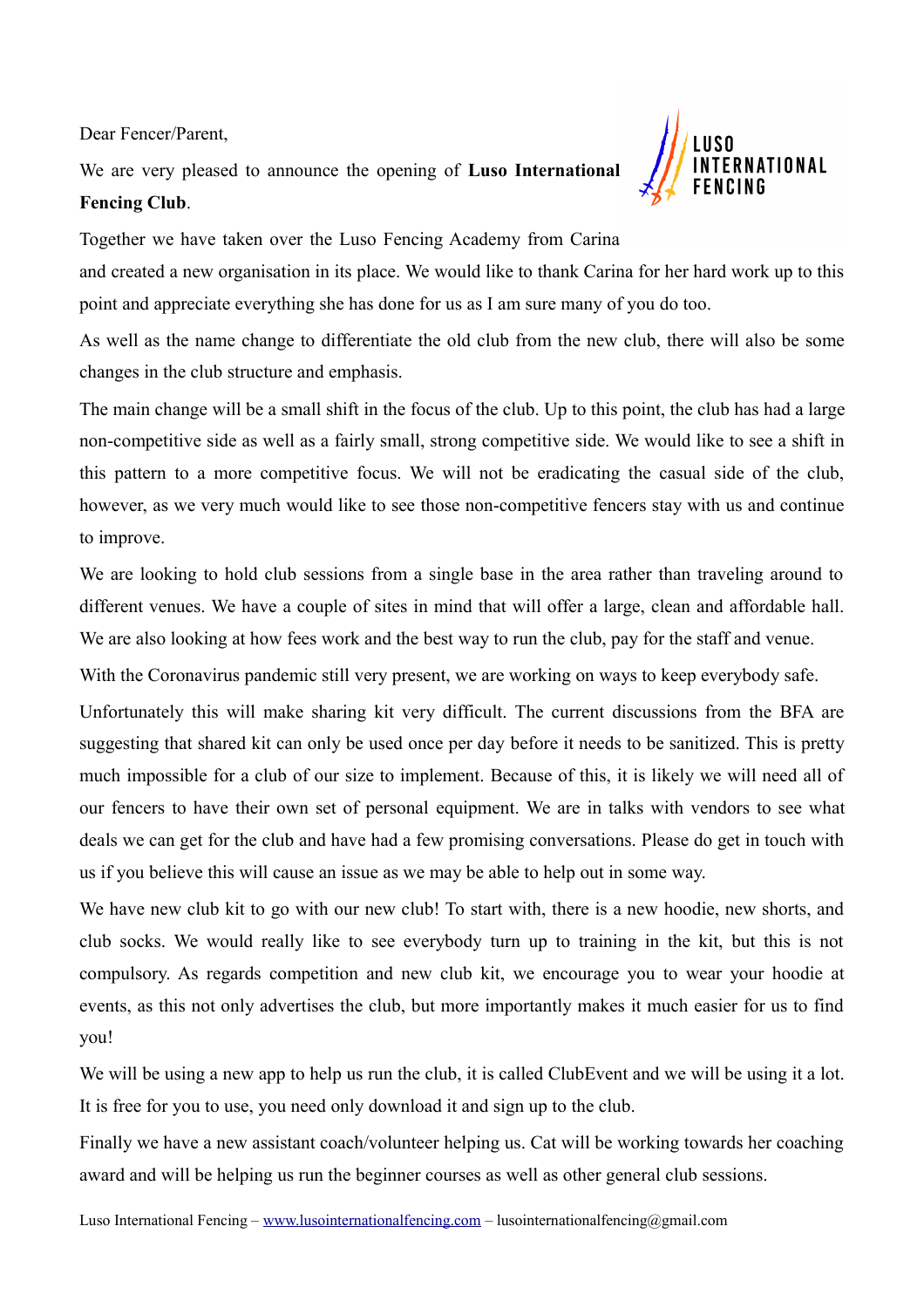To give you an idea of what is to come, we have listed overleaf some of the events and sessions we will be running or attending every year as well as some of our short and long term goals.



## **Club Sessions / Annual Events**

- •Longer Training Sessions
- •More 1-to-1 lesson slots
- •Separate training sessions for beginners
- •Club Social Event
- •Presentation Evening
- •Our own Competition (open to all, including other clubs and fencers)
- •Specialist Coaches
- •International Camp
- •International Competitions

## **Short Term Goals**

- •Grow the club (100 fencers, currently 60)
- •Gain club sponsors
- •Have 5 fencers on the National Squad
- •Grow stronger ties with our international friends
- •Set up an International Summer Camp
- •Run our own competition, open to all fencers
- •Run monthly training open to fencers within our Region

## **Longer Term Goals**

- •Have our own venue (we believe this is a possibility within 10 years)
- •Become the strongest club in the Country
- •Become Internationally recognised as a top club
- •Be the place people wish they could train at.